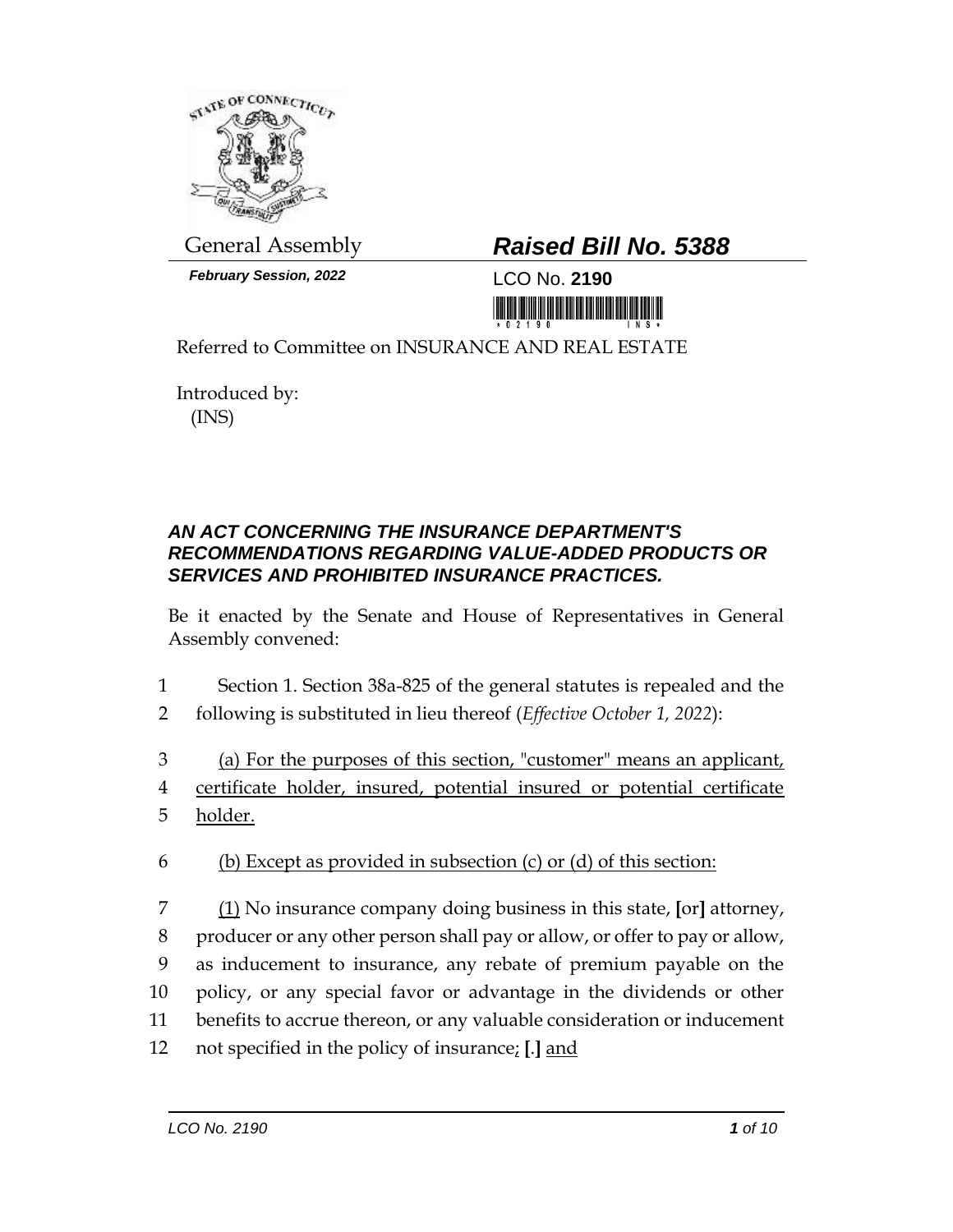## (2) No person shall: **[**receive**]**

 (A) Receive or accept from any insurance company, **[**or**]** attorney, producer or any other person, as inducement to insurance, any **[**such**]** rebate of premium payable on the policy, or any special favor or advantage in the dividends or other **[**benefit**]** benefits to accrue thereon, or any valuable consideration or inducement not specified in the policy of insurance; **[**. No person shall be**]** or

20 (B) Be excused from testifying or from producing any books, papers, contracts, agreements or documents, at the trial of any other person charged with the violation of any provision of this section or of section 38a-446, on the ground that such testimony or evidence may tend to incriminate **[**him, but no person**]** such person, provided such person shall not be prosecuted for any act concerning which **[**he**]** such person is compelled to so testify or produce documentary or other evidence **[**, except**]** unless such prosecution is for perjury committed in so testifying.

28 (c) (1) An insurance company doing business in this state, attorney,

29 producer or any other person may offer or provide to a customer in this

state, at no cost or a reduced cost, a value-added product or service that

- is not specified in the customer's insurance policy if:
- (A) Such value-added product or service:

(i) Relates to the insurance coverage provided under the customer's

- 34 insurance policy; and
- (ii) Is primarily designed to:
- (I) Provide loss mitigation or loss control;
- (II) Reduce claim costs or claim settlement costs;
- (III) Provide education about liability risks or risk of loss to persons
- 39 or property;
- (IV) Monitor or assess risk, identify sources of risk or develop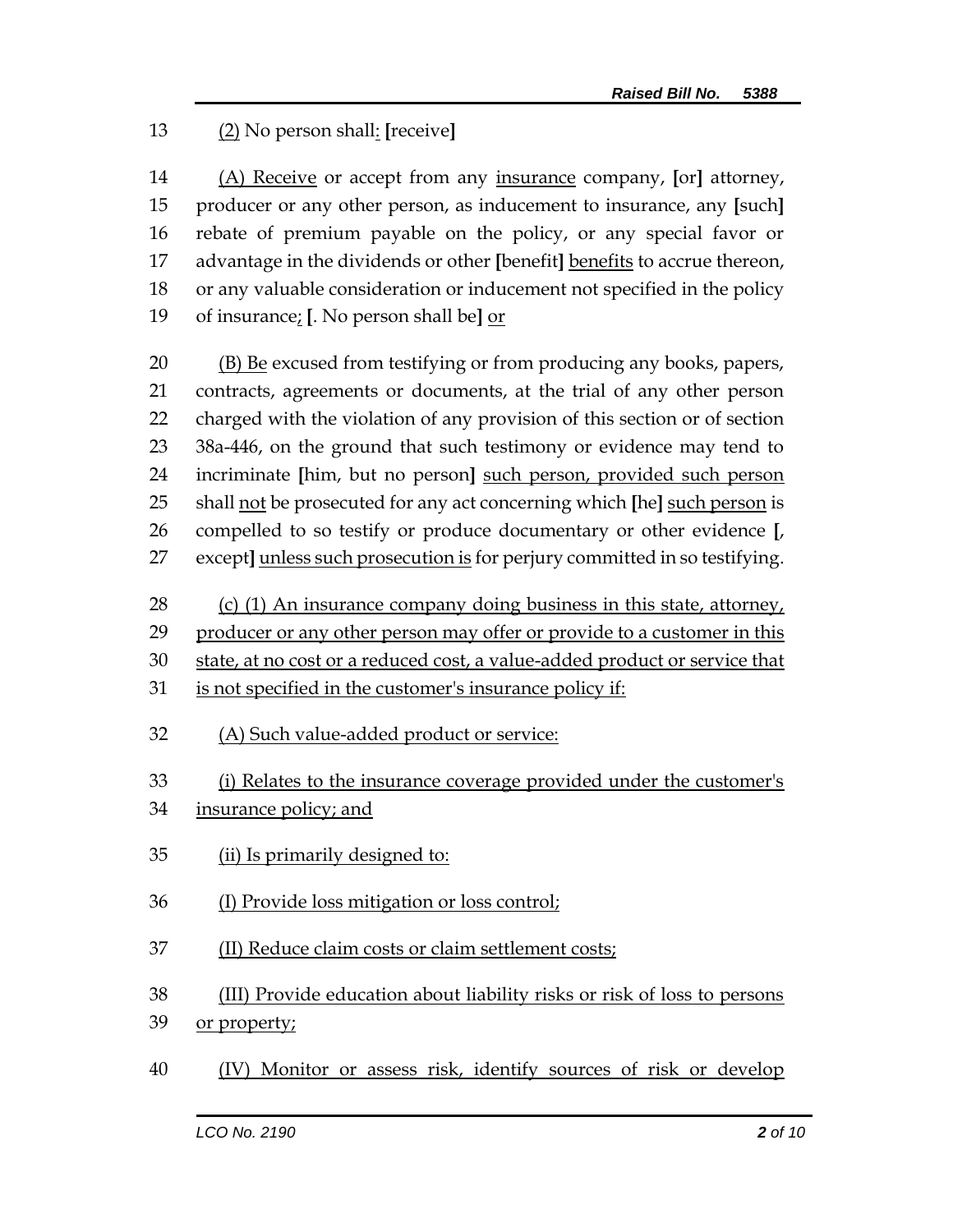- strategies for eliminating or reducing risk;
- (V) Enhance health;
- (VI) Enhance financial wellness through items including, but not
- limited to, education and financial planning services;
- (VII) Provide post-loss services;
- (VIII) Incentivize behavioral changes to improve the health, or reduce
- the risk of death or disability, of a customer; or
- 48 (IX) Assist in the administration of employee or retiree benefit 49 insurance coverage;

 (B) The cost to the insurance company, attorney, producer or other person offering or providing such value-added product or service for

the customer is, in the opinion of the commissioner, reasonable in

- comparison to the customer's premiums or insurance coverage;
- (C) The insurance company, attorney, producer or other person offering or providing such value-added product or service ensures that
- the customer receives contact information to assist the customer with
- questions regarding such value-added product or service;

 (D) Such value-added product or service is offered and provided in a manner that, in the opinion of the commissioner, is not unfairly discriminatory; and

- (E) The availability of such value-added product or service is based on documented and objective criteria, which the insurance company, attorney, producer or other person offering or providing such value- added product or service shall maintain and produce to the commissioner upon the commissioner's request for said criteria.
- (2) If an insurance company doing business in this state, attorney, producer or other person does not have sufficient evidence to demonstrate to the commissioner that a value-added product or service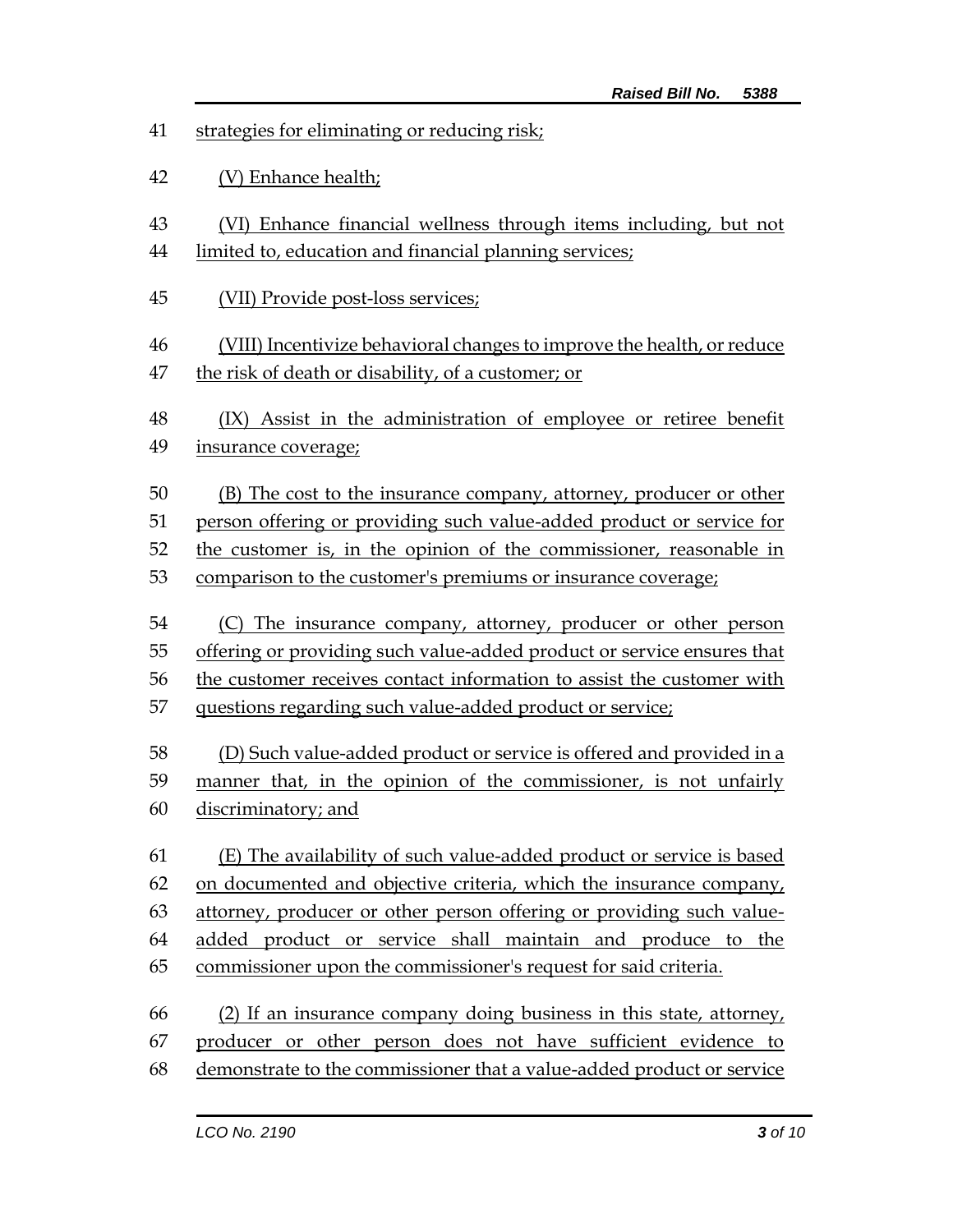| 69 | satisfies the criteria established in subparagraph $(A)$ of subdivision $(1)$ |  |  |
|----|-------------------------------------------------------------------------------|--|--|
| 70 | of this subsection, but believes, in good faith, that the value-added         |  |  |
| 71 | product or service satisfies said criteria, the insurance company,            |  |  |
| 72 | attorney, producer or other person may offer and provide such value-          |  |  |
| 73 | added product or service to customers in this state as part of a pilot or     |  |  |
| 74 | testing program for not more than one year, provided:                         |  |  |
| 75 | (A) Such value-added product or service is offered and provided to            |  |  |
| 76 | customers in a manner that, in the opinion of the commissioner, is not        |  |  |
| 77 | unfairly discriminatory; and                                                  |  |  |
| 78 | (B) Such insurance company, attorney, producer or other person:               |  |  |
| 79 | (i) Provides advance notice to the commissioner, in a form and                |  |  |
| 80 | manner prescribed by the commissioner, that such insurance company,           |  |  |
| 81 | attorney, producer or other person intends to commence such pilot or          |  |  |
| 82 | testing program; and                                                          |  |  |
| 83 | (ii) Shall not commence such pilot or testing program if the                  |  |  |
| 84 | commissioner notifies such insurance company, attorney, producer or           |  |  |
| 85 | other person, in a form and manner prescribed by the commissioner and         |  |  |
| 86 | not later than twenty-one days after the commissioner receives notice         |  |  |
| 87 | pursuant to subparagraph (B)(i) of this subdivision, that the                 |  |  |
| 88 | commissioner has determined such insurance company, attorney,                 |  |  |
| 89 | producer or other person shall not commence such pilot or testing             |  |  |
| 90 | program.                                                                      |  |  |
| 91 | (d) An insurance company doing business in this state, attorney,              |  |  |
| 92 | producer or any other person may offer or give a noncash gift, item or        |  |  |
| 93 | service to or on behalf of a customer:                                        |  |  |
| 94 | (1) In connection with the marketing, sale, purchase or retention of a        |  |  |
| 95 | contract of insurance, provided:                                              |  |  |
| 96 | (A) The cost of the noncash gift, item or service does not exceed an          |  |  |
| 97 | amount that the commissioner, in the commissioner's discretion, deems         |  |  |
| 98 | reasonable per policy year per term;                                          |  |  |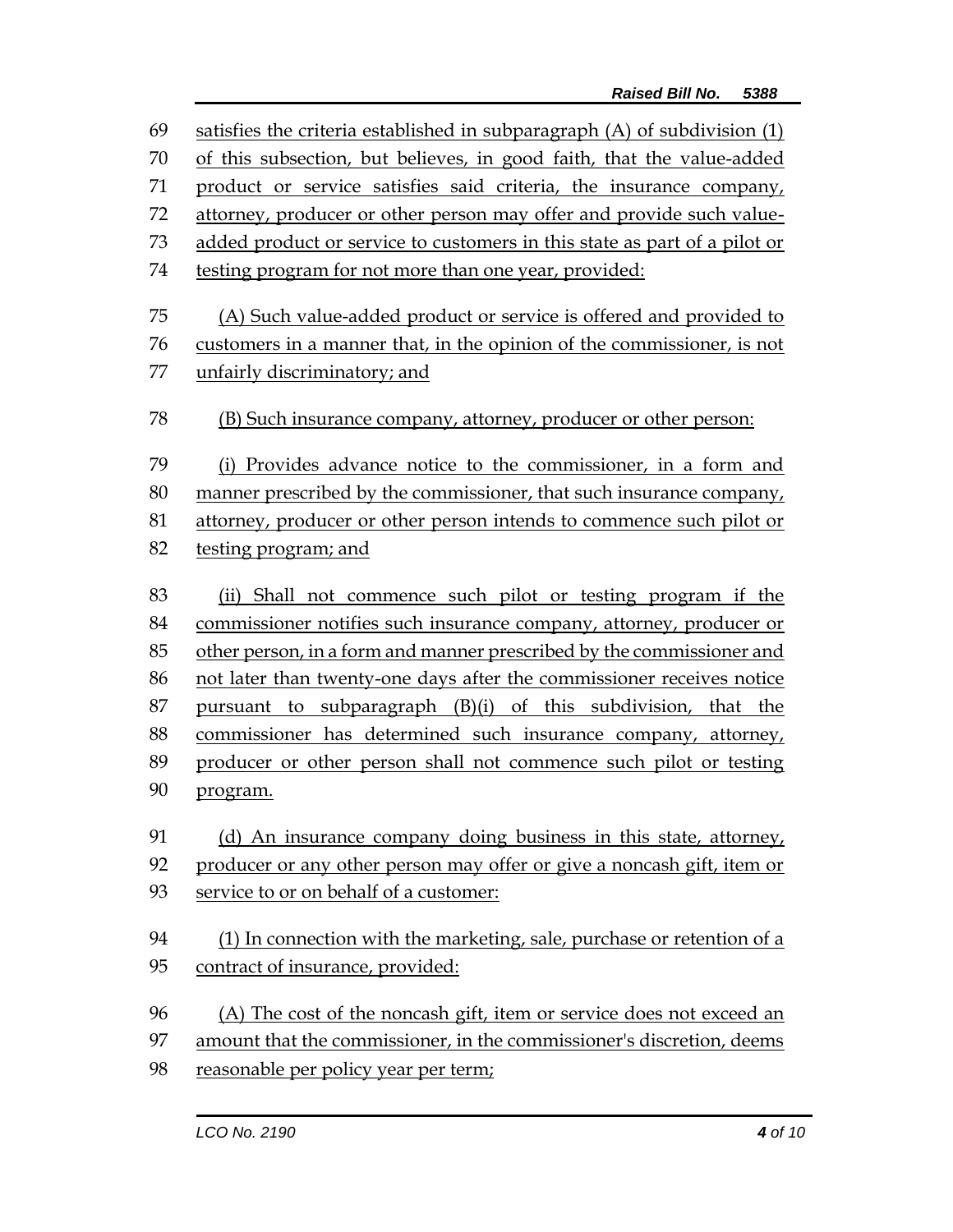| 99<br>(B) The offer is made in a manner that, in the commissioner's opinion,<br>is not unfairly discriminatory; and<br>100 |                                                                    |  |  |
|----------------------------------------------------------------------------------------------------------------------------|--------------------------------------------------------------------|--|--|
| 101                                                                                                                        |                                                                    |  |  |
| 102                                                                                                                        | (C) The customer is not required to purchase, continue to purchase |  |  |
| or renew an insurance policy in exchange for the noncash gift, item or                                                     |                                                                    |  |  |
| 103<br>service; or                                                                                                         |                                                                    |  |  |
| 104<br>(2) To a commercial or institutional customer in connection with the                                                |                                                                    |  |  |
| 105<br>marketing, purchase or retention of a contract of insurance, provided:                                              |                                                                    |  |  |
| 106<br>(A) The cost of the noncash gift, item or service is, in the                                                        |                                                                    |  |  |
| 107<br>commissioner's opinion, reasonable in comparison to the premium or                                                  |                                                                    |  |  |
| proposed premium of the contract of insurance;<br>108                                                                      |                                                                    |  |  |
| 109<br>(B) The cost of the noncash gift, item or service is not included in any                                            |                                                                    |  |  |
| amount charged to another person;<br>110                                                                                   |                                                                    |  |  |
|                                                                                                                            |                                                                    |  |  |
| 111<br>(C) The offer is made in a manner that, in the commissioner's opinion,                                              |                                                                    |  |  |
| is not unfairly discriminatory; and<br>112                                                                                 |                                                                    |  |  |
| 113<br>(D) The customer is not required to purchase, continue to purchase                                                  |                                                                    |  |  |
| or renew an insurance policy in exchange for the noncash gift, item or<br>114                                              |                                                                    |  |  |
| 115<br>service.                                                                                                            |                                                                    |  |  |
| (e) No insurance company doing business in this state, attorney,<br>116                                                    |                                                                    |  |  |
| 117<br>producer or any other person, shall:                                                                                |                                                                    |  |  |
|                                                                                                                            |                                                                    |  |  |
| 118<br>(1) Offer or provide insurance as an inducement to purchase another                                                 |                                                                    |  |  |
| 119<br>policy; or                                                                                                          |                                                                    |  |  |
| 120<br>(2) Use the word "free", the phrase "no cost" or any word or phrase of                                              |                                                                    |  |  |
| 121<br>similar import in any advertisement.                                                                                |                                                                    |  |  |
|                                                                                                                            |                                                                    |  |  |
| 122<br>(f) The commissioner may adopt regulations, in accordance with the                                                  |                                                                    |  |  |
| provisions of chapter 54, to carry out the purposes of this section.<br>123                                                |                                                                    |  |  |
| 124<br>Sec. 2. Section 38a-623 of the general statutes is repealed and the                                                 |                                                                    |  |  |
| following is substituted in lieu thereof (Effective October 1, 2022):<br>125                                               |                                                                    |  |  |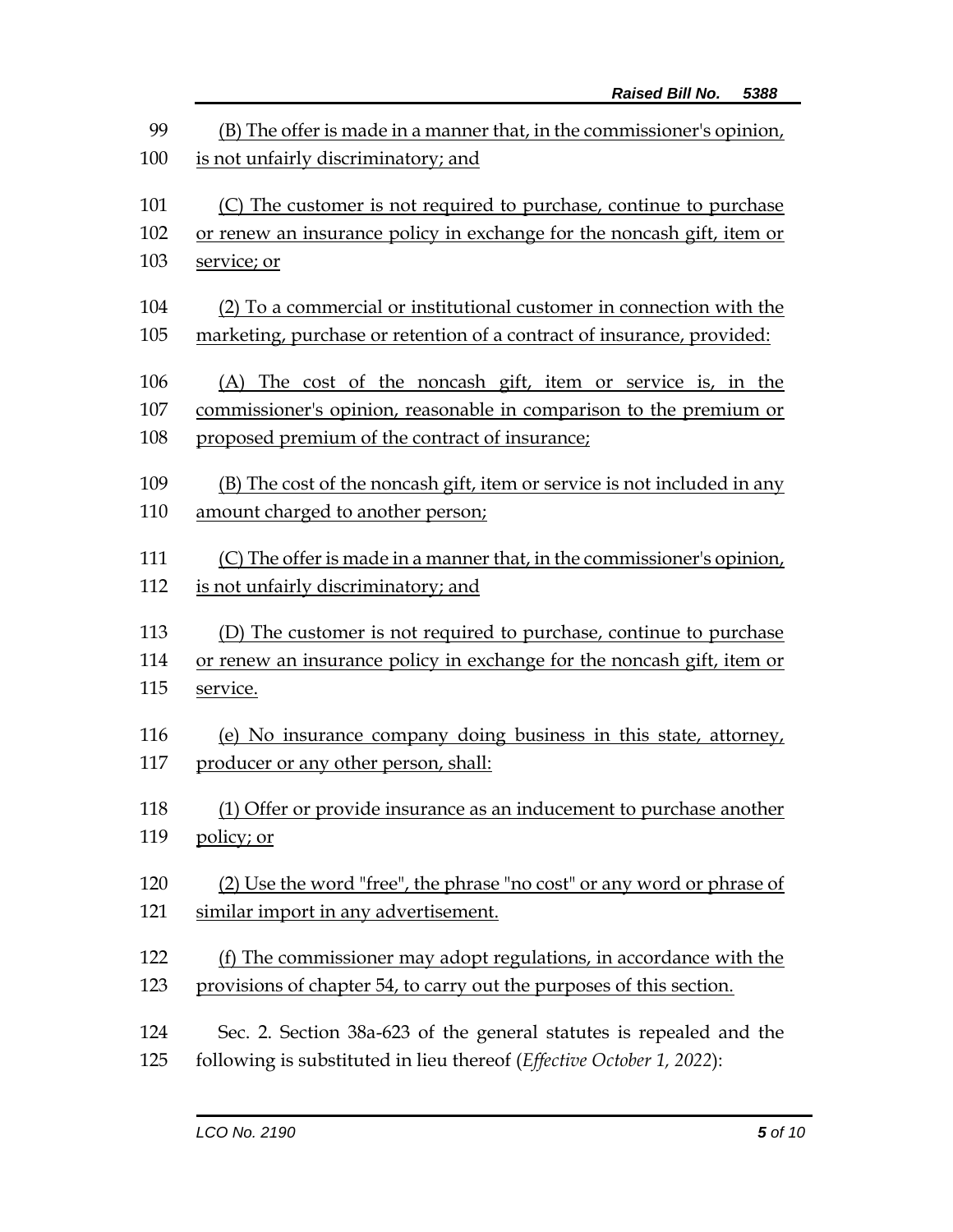(a) For the purposes of this section, "customer" means an applicant, certificate holder, insured, potential insured or potential certificate holder.

(b) Except as provided in subsection (c) or (d) of this section:

 (1) No society doing business in this state shall make or permit any unfair discrimination between insured members of the same class and equal expectation of life in the premiums charged for certificates of insurance, in the dividends or other benefits payable thereon or in any other of the terms and conditions of the contracts it makes; **[**.**]**

 (2) No society, by itself, or any other party, and no agent or solicitor, personally, or by any other party, shall offer, promise, allow, give, set off or pay, directly or indirectly, any valuable consideration or inducement to or for insurance, on any risk authorized to be taken by such society, which is not specified in the certificate **[**.**]** of insurance; and

 (3) No member shall receive or accept, directly or indirectly, any rebate of premium, or part thereof, or agent's or solicitor's commission thereon, payable on any certificate of insurance or receive or accept any favor or advantage or share in the dividends or other benefits to accrue on, or any valuable consideration or inducement not specified in, the contract of insurance.

 (c) (1) A society, agent, solicitor or any other party may offer or provide to a customer in this state, at no cost or a reduced cost, a value-

148 added product or service that is not specified in the customer's

- insurance policy if:
- (A) Such value-added product or service:

151 (i) Relates to the insurance coverage provided under the customer's insurance policy; and

- (ii) Is primarily designed to:
- (I) Provide loss mitigation or loss control;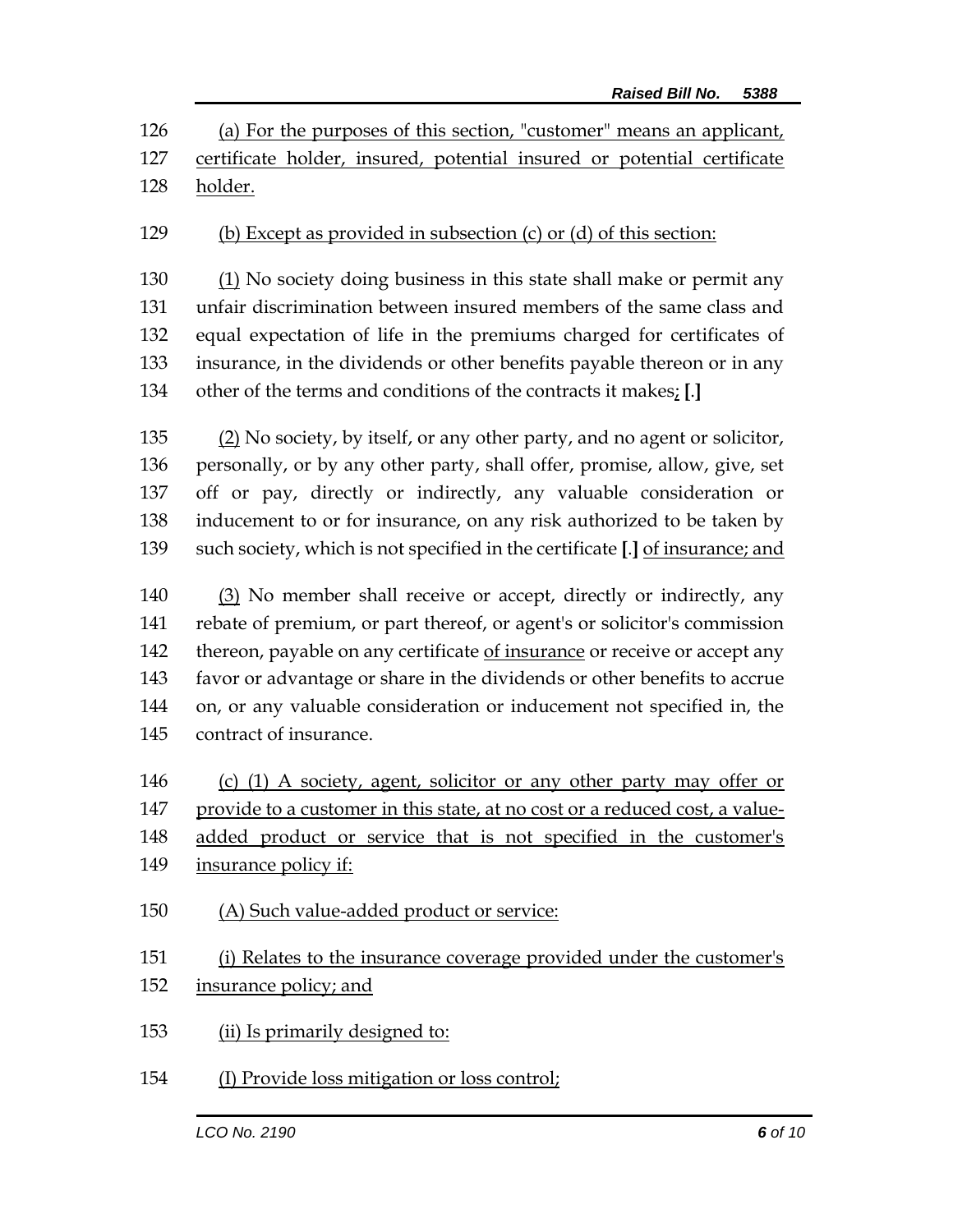| 155        | (II) Reduce claim costs or claim settlement costs;                                                               |  |  |
|------------|------------------------------------------------------------------------------------------------------------------|--|--|
| 156        | (III) Provide education about liability risks or risk of loss to persons                                         |  |  |
| 157        | or property;                                                                                                     |  |  |
|            |                                                                                                                  |  |  |
| 158<br>159 | (IV) Monitor or assess risk, identify sources of risk or develop<br>strategies for eliminating or reducing risk; |  |  |
|            |                                                                                                                  |  |  |
| 160        | (V) Enhance health;                                                                                              |  |  |
| 161        | (VI) Enhance financial wellness through items including, but not                                                 |  |  |
| 162        | limited to, education and financial planning services;                                                           |  |  |
|            |                                                                                                                  |  |  |
| 163        | (VII) Provide post-loss services;                                                                                |  |  |
| 164        | (VIII) Incentivize behavioral changes to improve the health, or reduce                                           |  |  |
| 165        | the risk of death or disability, of a customer; or                                                               |  |  |
| 166        |                                                                                                                  |  |  |
| 167        | (IX) Assist in the administration of employee or retiree benefit<br>insurance coverage;                          |  |  |
|            |                                                                                                                  |  |  |
| 168        | (B) The cost to the society, agent, solicitor or other party offering or                                         |  |  |
| 169        | providing such value-added product or service for the customer is, in                                            |  |  |
| 170        | the opinion of the commissioner, reasonable in comparison to the                                                 |  |  |
| 171        | customer's premiums or insurance coverage;                                                                       |  |  |
| 172        | (C) The society, agent, solicitor or other party offering or providing                                           |  |  |
| 173        | such value-added product or service ensures that the customer receives                                           |  |  |
| 174        | contact information to assist the customer with questions regarding                                              |  |  |
| 175        | such value-added product or service;                                                                             |  |  |
| 176        | (D) Such value-added product or service is offered and provided in a                                             |  |  |
| 177        | manner that, in the opinion of the commissioner, is not unfairly                                                 |  |  |
| 178        | discriminatory; and                                                                                              |  |  |
|            |                                                                                                                  |  |  |
| 179        | (E) The availability of such value-added product or service is based                                             |  |  |
| 180        | on documented and objective criteria, which the society, agent, solicitor                                        |  |  |
| 181        | or other party offering or providing such value-added product or                                                 |  |  |
| 182        | service shall maintain and produce to the commissioner upon the                                                  |  |  |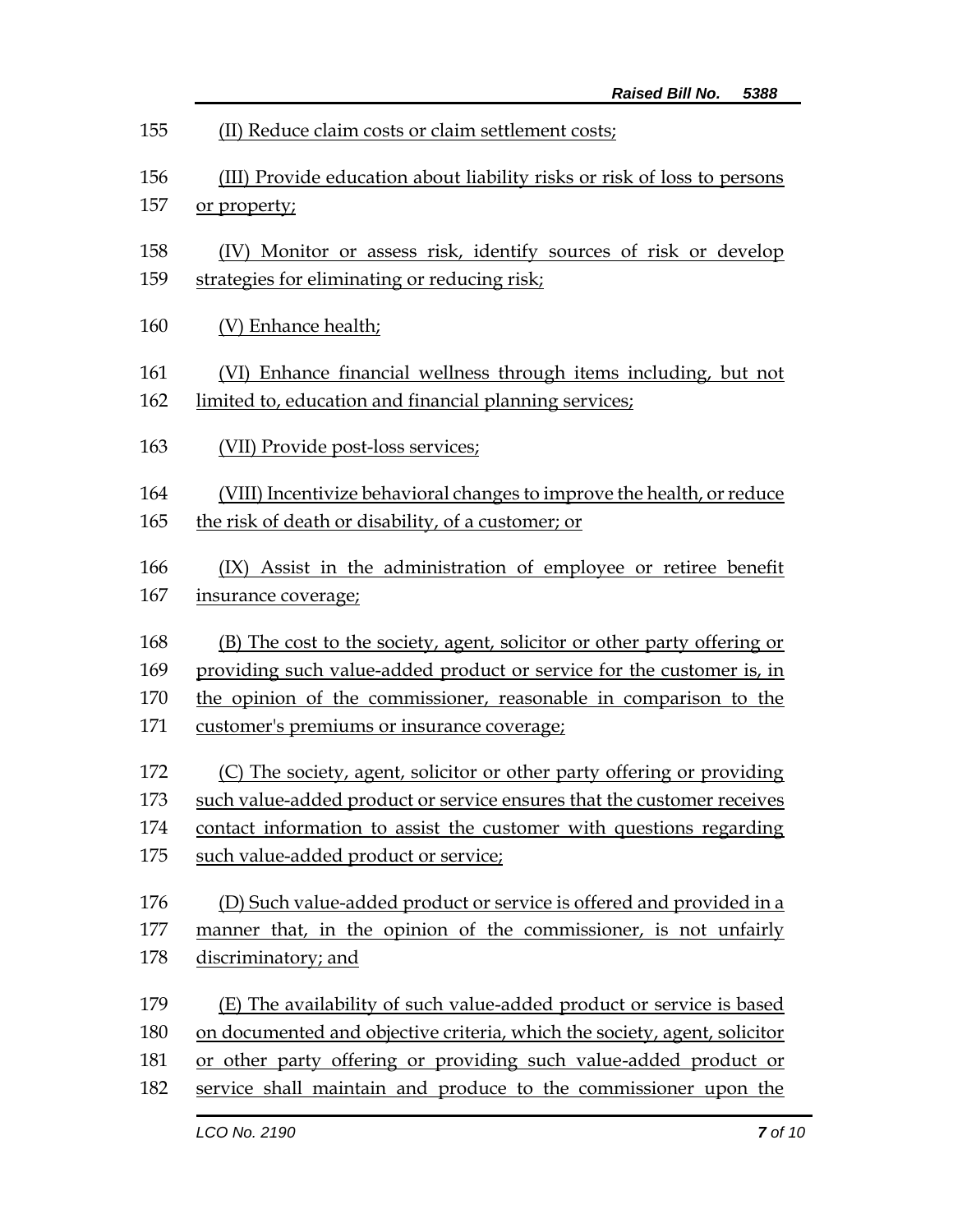183 commissioner's request for said criteria.

|            | LCO No. 2190<br>8 of 10                                                                                                                       |  |  |
|------------|-----------------------------------------------------------------------------------------------------------------------------------------------|--|--|
| 211<br>212 | (A) The cost of the noncash gift, item or service does not exceed an<br>amount that the commissioner, in the commissioner's discretion, deems |  |  |
| 210        | contract of insurance, provided:                                                                                                              |  |  |
| 209        | (1) In connection with the marketing, sale, purchase or retention of a                                                                        |  |  |
| 208        | noncash gift, item or service to or on behalf of a customer:                                                                                  |  |  |
| 207        | (d) A society, agent, solicitor or any other party may offer or give a                                                                        |  |  |
|            | commence such pilot or testing program.                                                                                                       |  |  |
| 205<br>206 | determined such society, agent, solicitor or other party shall not                                                                            |  |  |
| 204        | subparagraph (B)(i) of this subdivision, that the commissioner has                                                                            |  |  |
| 203        | twenty-one days after the commissioner receives notice pursuant to                                                                            |  |  |
| 202        | form and manner prescribed by the commissioner and not later than                                                                             |  |  |
| 201        | commissioner notifies such society, agent, solicitor or other party, in a                                                                     |  |  |
| 200        | (ii) Shall not commence such pilot or testing program if the                                                                                  |  |  |
|            |                                                                                                                                               |  |  |
| 199        | program; and                                                                                                                                  |  |  |
| 198        | solicitor or other party intends to commence such pilot or testing                                                                            |  |  |
| 197        | manner prescribed by the commissioner, that such society, agent,                                                                              |  |  |
| 195<br>196 | (B) Such society, agent, solicitor or other party:<br>(i) Provides advance notice to the commissioner, in a form and                          |  |  |
|            |                                                                                                                                               |  |  |
| 194        | unfairly discriminatory; and                                                                                                                  |  |  |
| 193        | customers in a manner that, in the opinion of the commissioner, is not                                                                        |  |  |
| 192        | (A) Such value-added product or service is offered and provided to                                                                            |  |  |
| 191        | pilot or testing program for not more than one year, provided:                                                                                |  |  |
| 190        | value-added product or service to customers in this state as part of a                                                                        |  |  |
| 189        | the society, agent, solicitor or other party may offer and provide such                                                                       |  |  |
| 188        | good faith, that the value-added product or service satisfies said criteria,                                                                  |  |  |
| 187        | subparagraph (A) of subdivision (1) of this subsection, but believes, in                                                                      |  |  |
| 186        | added product or service satisfies the criteria established in                                                                                |  |  |
| 185        | sufficient evidence to demonstrate to the commissioner that a value-                                                                          |  |  |
| 184        | (2) If a society, agent, solicitor or any other party does not have                                                                           |  |  |
|            |                                                                                                                                               |  |  |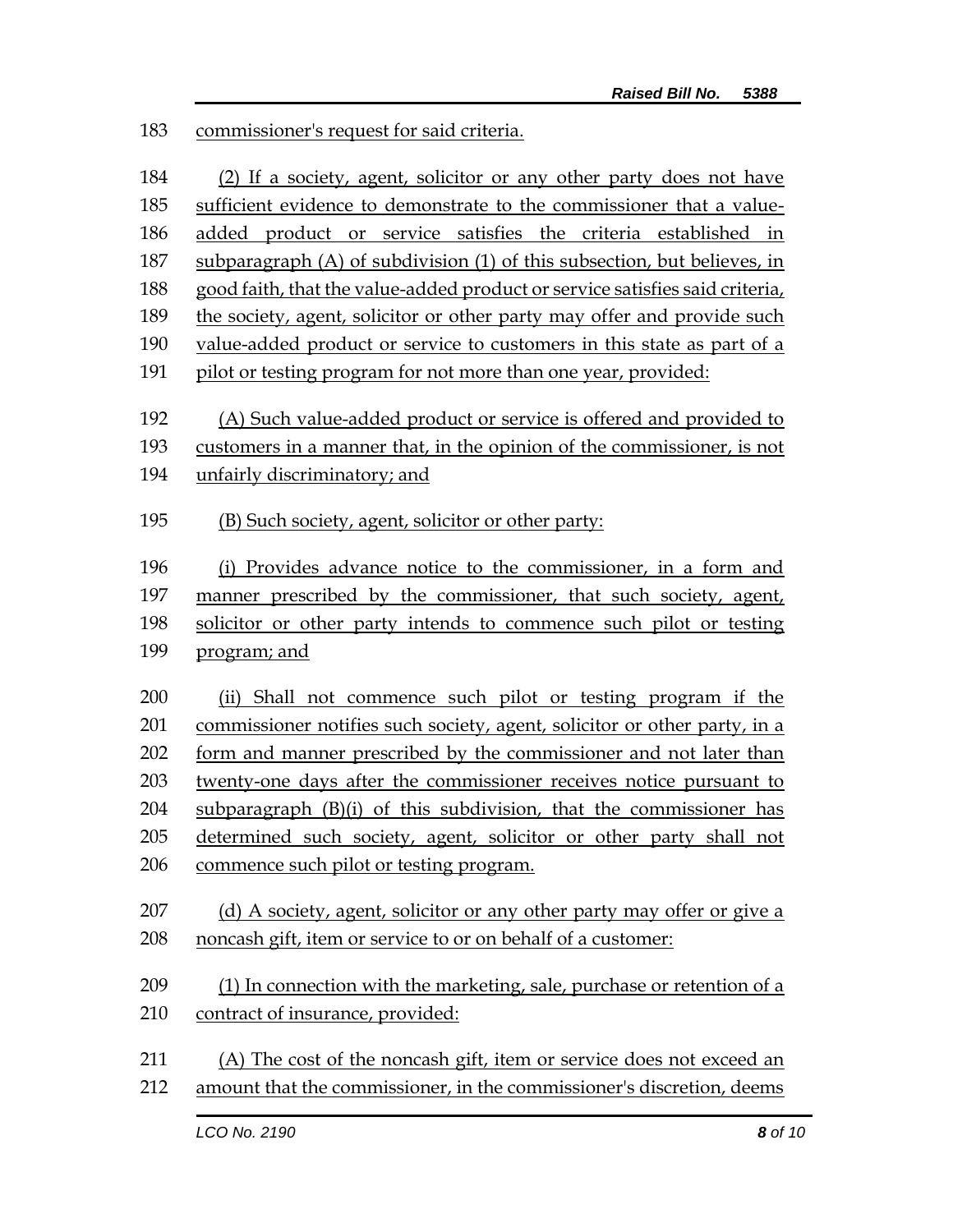| 213 | reasonable per policy year per term;                                     |  |  |
|-----|--------------------------------------------------------------------------|--|--|
| 214 | (B) The offer is made in a manner that, in the commissioner's opinion,   |  |  |
| 215 | is not unfairly discriminatory; and                                      |  |  |
| 216 | (C) The customer is not required to purchase, continue to purchase       |  |  |
| 217 | or renew an insurance policy in exchange for the noncash gift, item or   |  |  |
| 218 | service; or                                                              |  |  |
| 219 | (2) To a commercial or institutional customer in connection with the     |  |  |
| 220 | marketing, purchase or retention of a contract of insurance, provided:   |  |  |
| 221 | (A) The cost of the noncash gift, item or service is, in the             |  |  |
| 222 | commissioner's opinion, reasonable in comparison to the premium or       |  |  |
| 223 | proposed premium of the contract of insurance;                           |  |  |
| 224 | (B) The cost of the noncash gift, item or service is not included in any |  |  |
| 225 | amount charged to another person;                                        |  |  |
| 226 | (C) The offer is made in a manner that, in the commissioner's opinion,   |  |  |
| 227 | is not unfairly discriminatory; and                                      |  |  |
| 228 | (D) The customer is not required to purchase, continue to purchase       |  |  |
| 229 | or renew an insurance policy in exchange for the noncash gift, item or   |  |  |
| 230 | service.                                                                 |  |  |
| 231 | (e) No society, agent, solicitor or any other party shall:               |  |  |
| 232 | (1) Offer or provide insurance as an inducement to purchase another      |  |  |
| 233 | policy; or                                                               |  |  |
| 234 | (2) Use the word "free", the phrase "no cost" or any word or phrase of   |  |  |
| 235 | similar import in any advertisement.                                     |  |  |
| 236 | (f) The commissioner may adopt regulations, in accordance with the       |  |  |
| 237 | provisions of chapter 54, to carry out the purposes of this section.     |  |  |